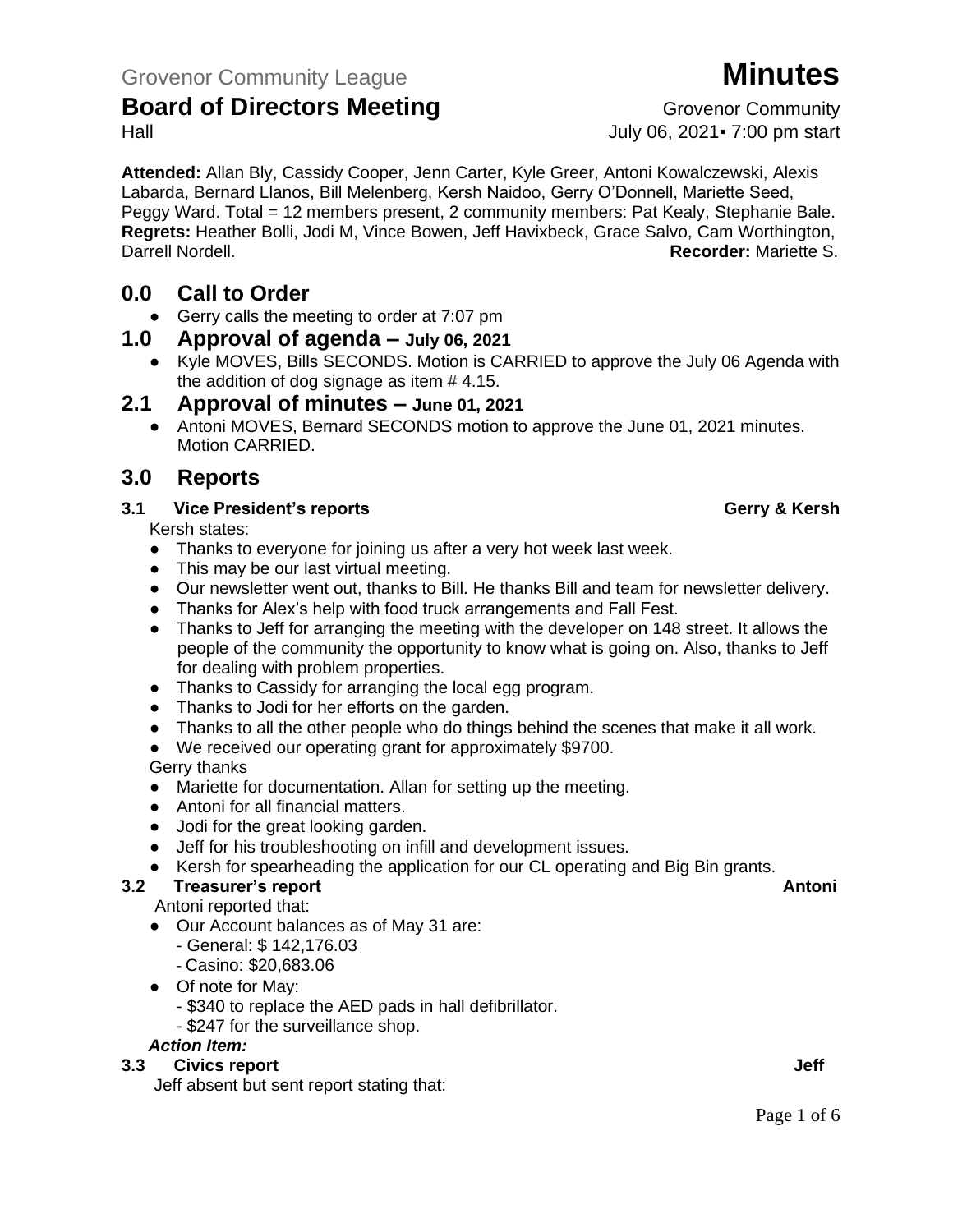# Hall July 06, 2021▪ 7:00 pm start

- He had the developer meeting with the group proposing the 148 St. property.
- Several community members wanted a meeting without the developers.
- The meeting was a little contentious. The community felt their questions were not being answered.
- The developer is working on their rezoning application to RA7. Which allows a 16.5 metre-high building. Indication was 45-50 units.
- The company couldn't answer basic questions like the height of the building, the number of units of the building, set-backs, the parking availability, guest parking, etc.
- They did provide pictures of developments in Garneau that were redevelopments.
- Pat Kealey attended the community meeting and is communicating with the city planner, Stuart Carlie.
- Stephanie is a resident on 148 street who attended the developer meeting. They don't need to have specific building plans as it is a request for rezoning.
- She is also interested in bigger picture items such as the new City plan and district planning of Jasper Gates of which Grovenor is a part of.
- The City has new rezoning bylaws in the works, estimated to be ready for 2022. Larger picture projects seem to be in the works.
- A specific from Stephanie's request is thinking beyond the 148 street application, invite relevant city planners and councilors to start a dialogue so we can be active participants. Prepare a poster.
- Pat says people on 148 street did get together to oppose the change from RA3 to RA7. They want to widen their distribution.
- There appears to be another request for rezoning to RA7 in the neighbourhood.
- Has anyone questioned the commercial development to go along with the 148 street project? Is there any on ground level?
- Gerry states that Grovenor CL online website and social media accounts could be considered to be used to further the petition process and for getting the word out. Using Google forms is mentioned.
- The primary opposition of neighbours is that they don't want an RA7 development with the potential height, privacy, shadowing, parking and traffic congestion related issues, with potential for commercial development in the neighbourhood on 148 street.
- Jeff Lewis is one owner. Investec is acting on behalf of the developer.
- Regarding problem properties previously discussed (e.g. on 147 Street), Dustin (the landlord) stated he would be more than willing to work with us on any future problem properties. The letter seemed to serve its purpose and opened up a channel for communications.

*Action Item: A second community meeting with Jeff without the developer is in the works. Action Item: Jeff to send acknowledgement letter to Dustin in response to his letter to the board.*

#### **3.4 City of Edmonton Darrell**

Darrell absent; no report sent

Darrell and Gerry to meet re the sidewalks. *Action Item:* Gerry to meet with Darrell.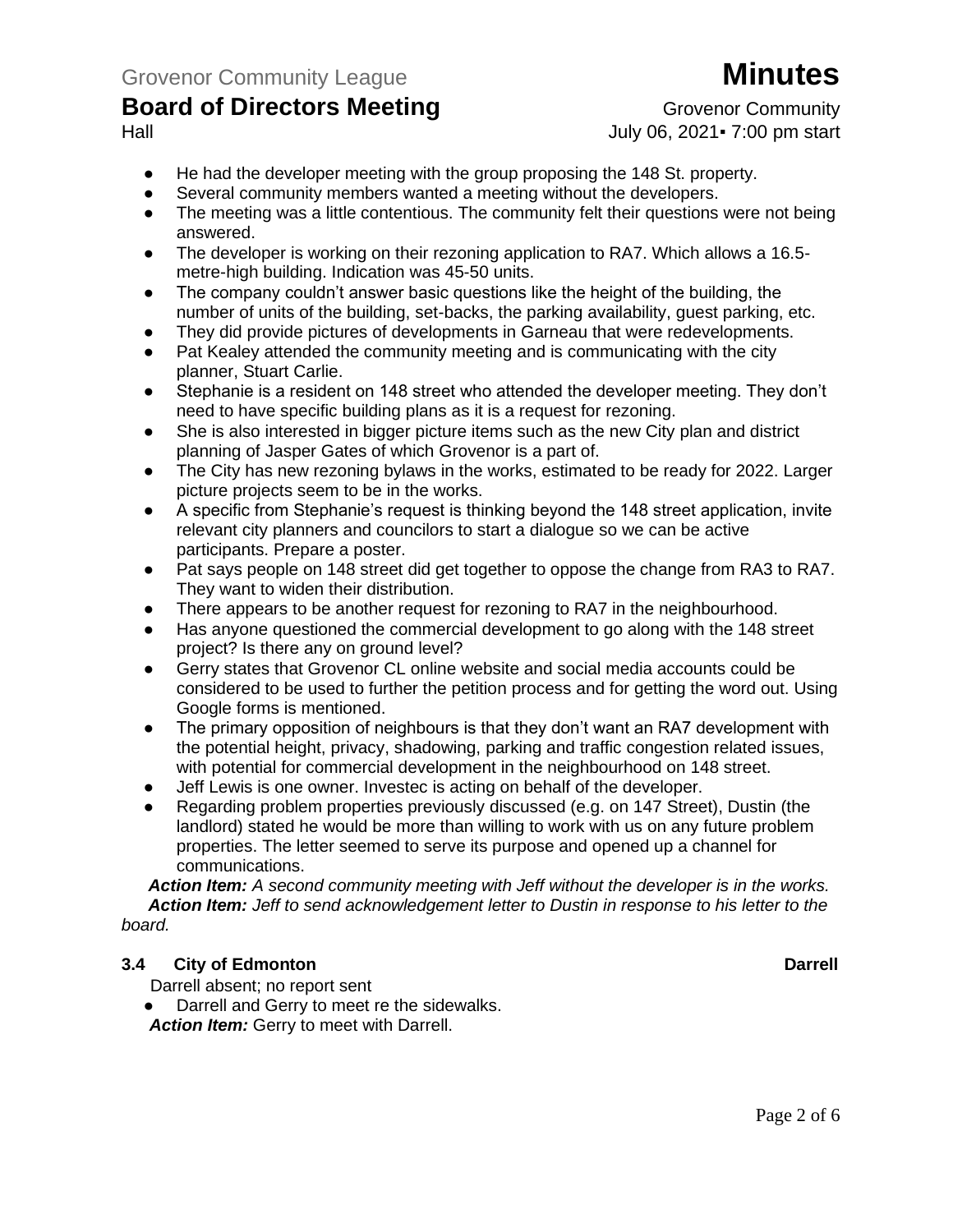## **4.0 Old business**

#### **4.1 Social events update Grace**

Grace absent, no report

● Kyle states there is a virtual bike month every June. Riders record kilometers and compete with other communities. Might be good to help the organizers out next year. Grovenor did very well this year, independent of the community league.

#### **4.2 Programs update Cassidy**

Cassidy stated:

- The eggs have been a hit. Plan is to move approximately 30 dozen every other week.
- He was offered some meat birds so may have access to that next year.
- The funds came in and out quickly and smoothly. We are no longer the middleman.
- Cassidy helped the church group to get the word out on the website and Facebook page. FCSS group during last week in July.
- Things fell through on the programs with N Glenora but we indicated our interest for next year.

*Action Item: Allan to meet the Greenshack group to provide access.*

#### **4.3 Greenshack status update Cassidy**

#### Cassidy reported that:

• The Greenshack program is going forward. Request for key access. Allan to provide. *Action item: Allan is meeting with the organizers to provide keys.* 

#### **4.4 EFMF Songline/Taking it to the Streets Peggy**

Peggy reported:

- The Grovenor family Facebook page group submitted an application to have a local concert. This is in lieu of Edmonton Folk Music Festival.
- Over 300 applications for 40 some spots. We will hear by July 08.
- Gerry suggests we cover administrative costs incurred.
- We may need to open up our facilities.

### **4.5 Hall and Rec Centre Facilities update Gerry/Kersh/All**

Gerry stated:

- We want to make sure we are in step with the changes the province is initiating.
- There are still safety matters we need to take into consideration, but it appears we can start to reopen for business.
- We bring this up now as we are starting to get requests for use of our facilities.
- It is the leagues choice whether we want to require masks or not, according to EFCL and AHS. Then there are potential enforcement questions.
- Allan to act as interim facilities director in order to assist in the transition from Covid times to post Covid time.
- Province and EFCL seem light on direction.
- A man and wife team is interested in joining board. We could ask them to be communications director team in place of Allan.
- Allan to put together list of responsibilities. Gerry to forward to couple.
- Communications and IT director are really two different roles.
- Communications director would be in constant contact with the different social media coordinators.
- *Suggested to offer the next meeting both online and in person. Suggested to purchase a TV and put it on the wall to facilitate online delivery of board (and other) meetings.*

Hall July 06, 2021▪ 7:00 pm start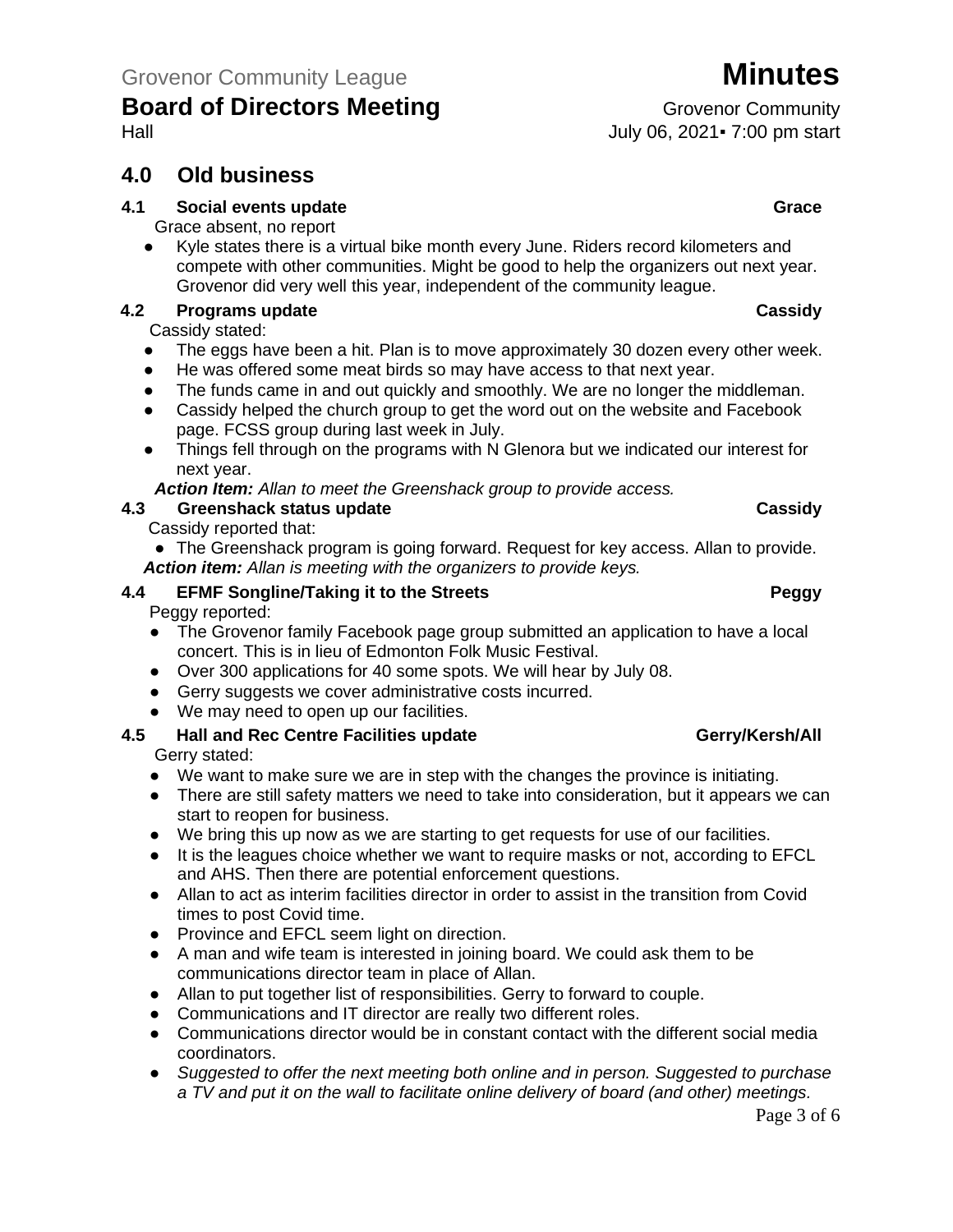# **Board of Directors Meeting Grovenor Community**

| Hall                                                                                                                                                                                                                                                                                 | July 06, 2021 - 7:00 pm start |
|--------------------------------------------------------------------------------------------------------------------------------------------------------------------------------------------------------------------------------------------------------------------------------------|-------------------------------|
| Kyle has a projector to donate, Allan has a TV to sell.<br>Action Item: For Allan to forward communications director responsibilities.<br>Motion to reopen hall in line with AHS and EFCL requirements is moved by Allan. To re-<br>engage Miriam and Amanda. Kyle seconds. APPROVED |                               |
| 4.6<br>10212-10220 148 St. Project status update<br>Jeff sent email stating providing update<br>See item 3.3.<br>$\bullet$                                                                                                                                                           | <b>Jeff</b>                   |
| Valley line LRT & EPCOR infrastructure project<br>4.7                                                                                                                                                                                                                                | <b>Allan</b>                  |
| Allan states:                                                                                                                                                                                                                                                                        |                               |
| The Valley line east is considerably delayed.<br>$\bullet$<br>• We should consider the timeline for Valley line west to be similar.                                                                                                                                                  |                               |
| 4.8<br>Grovenor Workspace & Website update                                                                                                                                                                                                                                           | <b>Allan</b>                  |
| Allan states:                                                                                                                                                                                                                                                                        |                               |
| He encourages people to use the Grovenor community league drive.<br>$\bullet$<br>He updates the website every week unless there is something urgent.<br>$\bullet$                                                                                                                    |                               |
| 4.9<br><b>Newsletter</b>                                                                                                                                                                                                                                                             | <b>Bill</b>                   |
| Bill reported:                                                                                                                                                                                                                                                                       |                               |
| The newsletter went out a week late, week of June 7.<br>$\bullet$                                                                                                                                                                                                                    |                               |
| For the record there are 1100 addresses in Grovenor.<br>$\bullet$                                                                                                                                                                                                                    |                               |
| He has a full complement of carriers.<br>$\bullet$                                                                                                                                                                                                                                   |                               |
| August 24 is the next deadline, a mid-week deadline to get out in advance of Fall Fest.<br>$\bullet$                                                                                                                                                                                 |                               |
| The earlier the better for submission in case something comes up.<br>$\bullet$                                                                                                                                                                                                       |                               |
| It will be delivered the following week in time for Fall Fest.<br>$\bullet$                                                                                                                                                                                                          |                               |
| He did miss one of the ads that Heather submitted. He apologizes for that. A bottle<br>$\bullet$<br>drive that they want to make a regular event.                                                                                                                                    |                               |
| 4.10<br><b>Stony Plain Road and Area News Network</b>                                                                                                                                                                                                                                | <b>Bill</b>                   |
| Bill reported:                                                                                                                                                                                                                                                                       |                               |
| No update. He will reach out.<br>$\bullet$                                                                                                                                                                                                                                           |                               |
| Suggested perhaps the VP newsletter updates could be used.<br>$\bullet$                                                                                                                                                                                                              |                               |
| 4.11<br>Grovenor CL Casino 2021 status update                                                                                                                                                                                                                                        | <b>Jennifer</b>               |
| Jennifer states:                                                                                                                                                                                                                                                                     |                               |
| Our casino has been moved to Q2 of 2022.<br>$\bullet$                                                                                                                                                                                                                                |                               |
| 4.12<br><b>Big Bin event status update</b>                                                                                                                                                                                                                                           |                               |
| Kersh states:                                                                                                                                                                                                                                                                        |                               |
| Take down CL meeting and place Big Bin event on sign for July 17.                                                                                                                                                                                                                    |                               |
| We are getting 2 - 40 cubic yard bins. They will have a lid and be lockable to avoid<br>$\bullet$<br>unintended objects from getting in before and after the event.                                                                                                                  |                               |
| Volunteers are needed as Kersh will be away. Contact person needed for when bins<br>$\bullet$                                                                                                                                                                                        |                               |
| get dropped off and supervising of the event. Everything is arranged and ready to go.                                                                                                                                                                                                |                               |
| Cassidy will help out. Kersh to reach out to him.                                                                                                                                                                                                                                    |                               |
| Action Item: Bernard to mention big bin event on sign.                                                                                                                                                                                                                               |                               |
| 4.13<br>Fall Fest event status update                                                                                                                                                                                                                                                |                               |
| Kersh states:                                                                                                                                                                                                                                                                        |                               |
| Thanks to Alex for helping to arrange a food truck. We have one booked for Sep 11.                                                                                                                                                                                                   |                               |
| We have tents booked. We will have a beer garden. We may rent some socially<br>$\bullet$                                                                                                                                                                                             |                               |
| distanced games from the City. Cassidy to investigate games.                                                                                                                                                                                                                         |                               |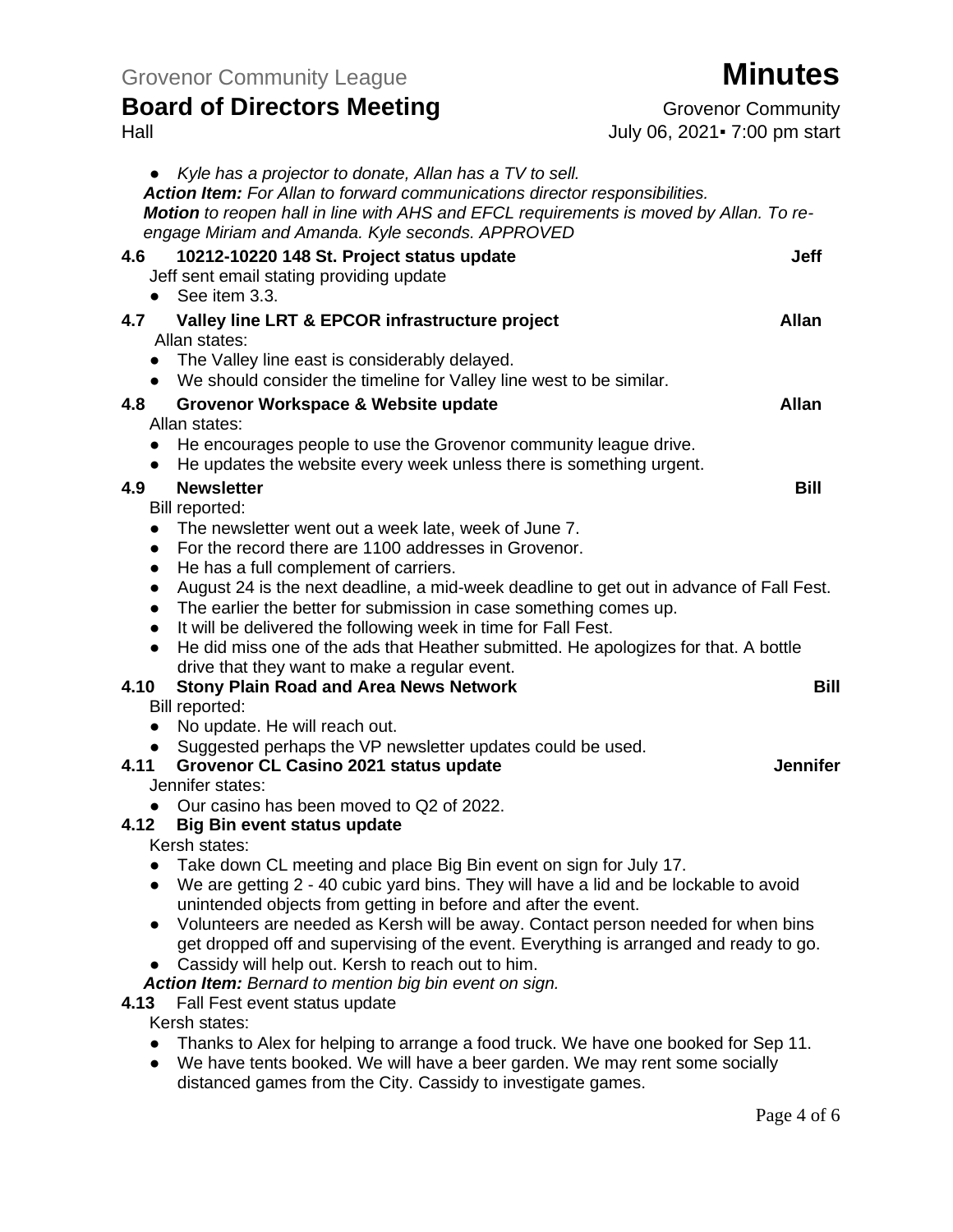Hall July 06, 2021▪ 7:00 pm start

- Due to Covid, we will leave food prep to the Truck professionals this year. Also, having a desert/ice-cream truck would be desirable.
- He would like to spend \$2000 on fireworks.
- Several permits (fireworks, beer gardens, food truck) are required through the city Darrell and Kersh to coordinate for the event.
- Asked if the company records their fireworks? As a drone has been spotted during the fireworks.

*Action Item: Cassidy to investigate games for Fall Fest.*

*Action Item: Kersh to coordinate with Darrell on applicable permits for Fall Fest.* **Motion** *to approve \$2000 for Fall Fest fireworks is Moved by Kersh; Seconded by Bill. Motion Approved.*

**4.14** Andrew Knack update

Gerry states:

- We turned him down for a meeting as it is an election year.
- He did have a discussion with Andrew where they discussed crosswalks, quicker action on drug/problem houses, more police presence / drive throughs in general, anticipated traffic/parking related issues following valley line west LRT opening, speed bumps, stop signs, solar speed detection devices, support for community leagues (municipal cutbacks in funding). Nutrition program and if City would match our community league school donation
- Annual bylaw enforcement officers to make presentation. Problem property task force is in place.

#### **4.15** Dog signage

Kersh and Gerry state:

- They took offline at last meeting to propose wording of signage.
- To also post to social media.
- We will post signs in prominent places. "NO Dog" signs are already posted by CoE near the Playground and on the rink fence.
- Darrell says it is up to us to be responsible for the signs.
- Bill will ask the newsletter printer for a sign quote.
- The school is having their own signs made up.

### **5.0 New business**

# **5.1** Soccer team request for emergent Rec Centre access **Gerry**

Gerry reported:

● Covered.

*Action Item: n/a*

**5.2 After hours Spray Park issues Darrell**

Gerry reported:

- A resident had advised that the spray park was malfunctioning with water running constantly overnight. They contacted 311 and EPCOR. The right thing to do is contact 311, Darrell says.
- Gerry reached out to EPCOR and one of their engineers advised that there is an afterhour EPCOR number for when 311 closes at 7 pm. Call 780 412 4500 to reach EPCOR Emergency Water System Troubles.

#### *Action Item: x*

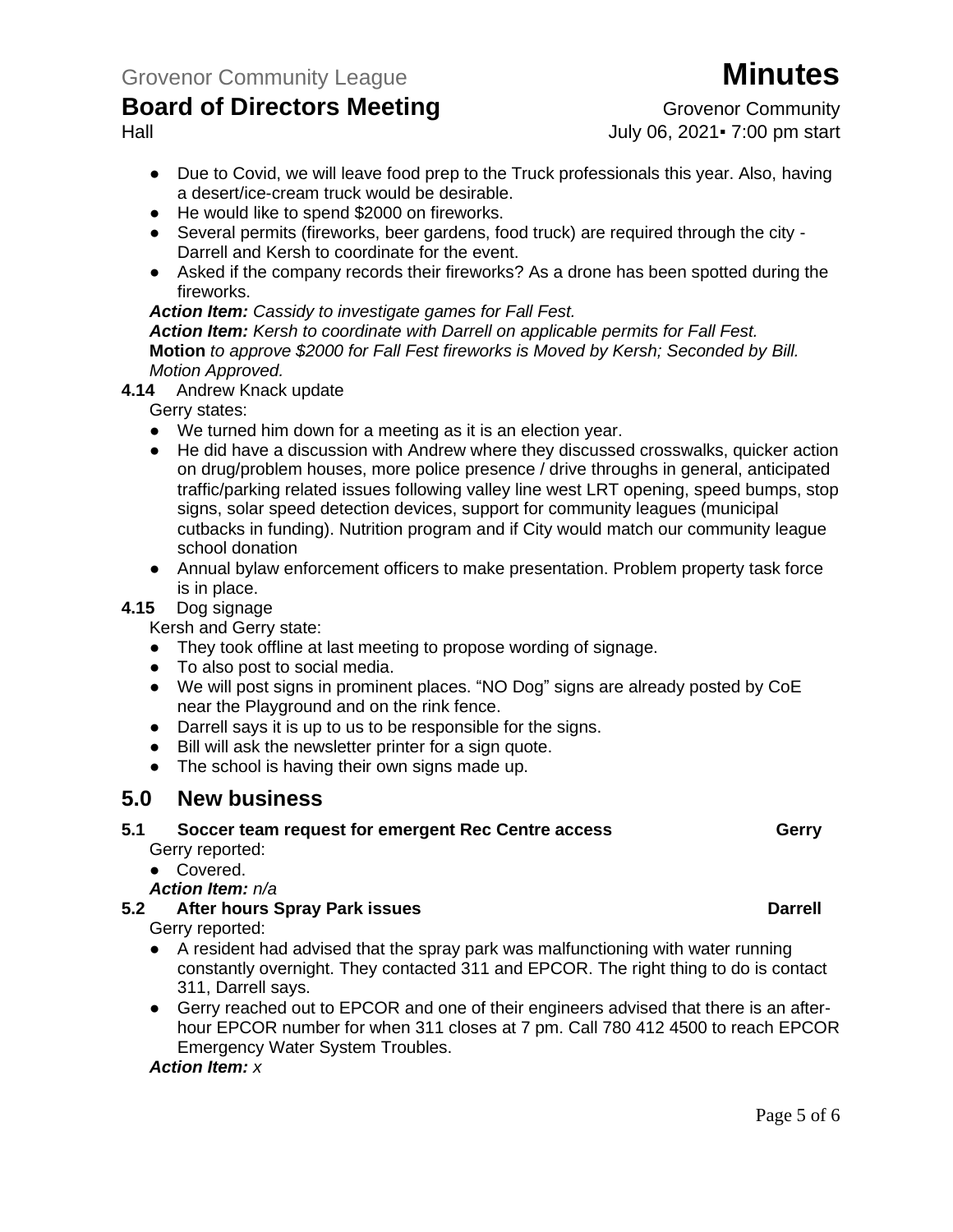# Hall July 06, 2021▪ 7:00 pm start

- **5.3 EFCL – program for Photos, Floor Plans, Amenities at Grov CL Kersh/Gerry** Gerry stated:
	- We had a request to take pictures of the hall for potential renters. EFCL has a set program in place that they are offering to all the community leagues for free.
	- It is also information for us and could lead to planning for potential energy savings in future.
	- Miriam has met with the CoE representative to provide access to our facilities. *Action Item:*
- **5.4 Other new business All**
	- x reported that:
	- $\bullet$  n/a

### **6.0 Action Items update (for items not yet covered)**

- Jodi has not submitted receipts for garden.
- Writing projects are in progress.
- Dog signage is in progress.
- Draft budget will be revisited in future when covid issues are stable.
- Shingles got ripped off the shed. Suggested to move the shed.
- Electrical contractor needed for light at rink.
- Gate support repaired but not on its hinges
- All cameras are now functional; there was an issue, but it is repaired.
- Kersh connected Antoni to Spot power, Antoni to revisit.
- Kyle to provide estimate for concrete.
- Plan of action needed at hall for concrete.

# **7.0 Next meeting – August 03, 2021 ▪ 7:00 pm**

#### **Adjourned 9:21 pm**

\*Please see May Income Statement included below.